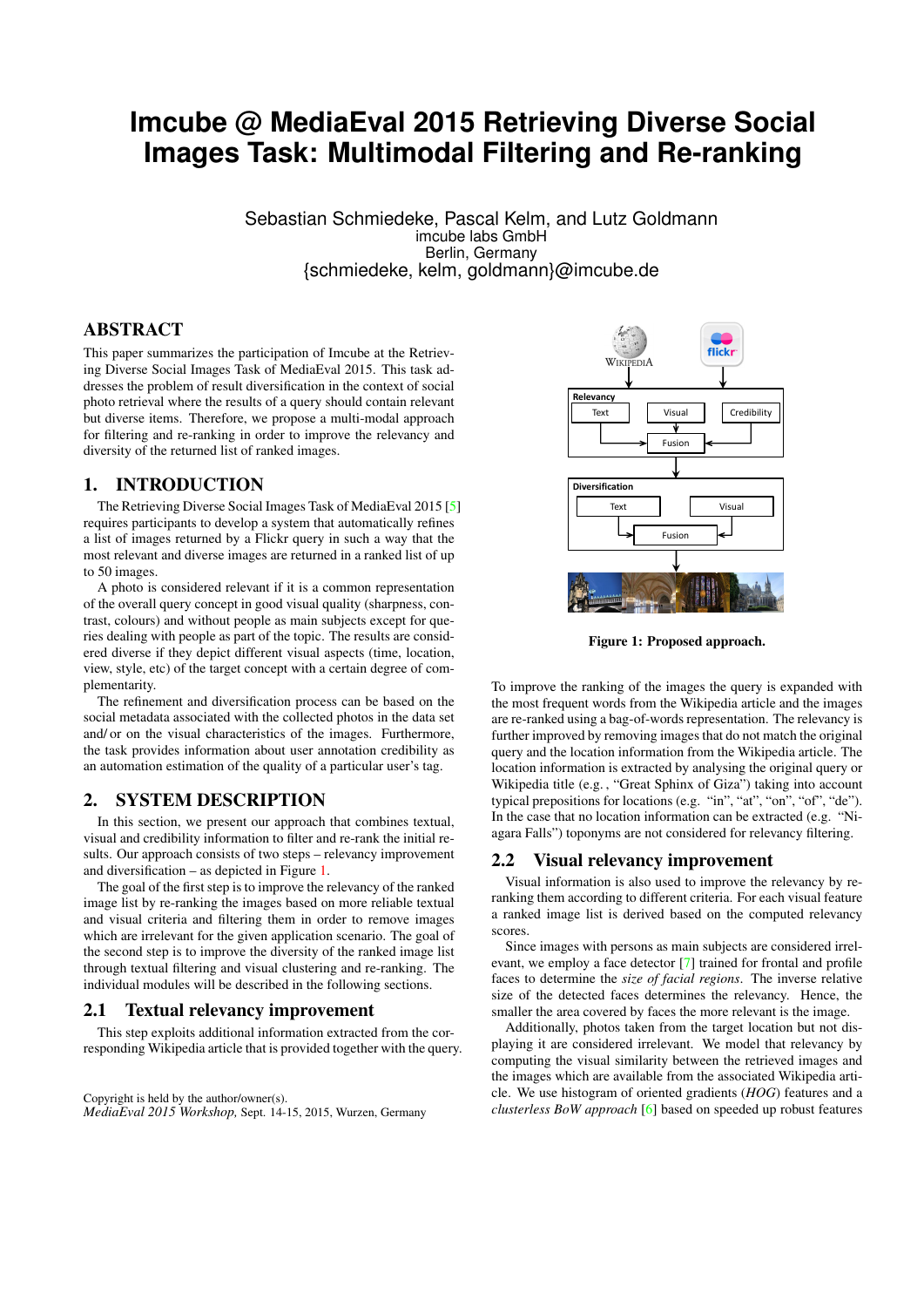<span id="page-1-3"></span>

|      | Average P@20 |               |         | Average $CR@20$ |               |        | Average $F1@20$ |               |         |
|------|--------------|---------------|---------|-----------------|---------------|--------|-----------------|---------------|---------|
|      | one-concept  | multi-concept | overall | one-concept     | multi-concept | all    | one-concept     | multi-concept | overall |
| run1 | 0.7014       | 0.6743        | 0.6878  | 0.3963          | 0.4209        | 0.4087 | 0.4885          | 0.5027        | 0.4957  |
| run2 | 0.7819       | 0.7143        | 0.7478  | 0.4380          | 0.3986        | 0.4182 | 0.5478          | 0.4917        | 0.5195  |
| run3 | 0.7674       | 0.6993        | 0.7331  | 0.4285          | 0.4064        | 0.4174 | 0.5340          | 0.4926        | 0.5132  |
| run5 | 0.5928       | 0.6671        | 0.6302  | 0.3410          | 0.3508        | 0.3460 | 0.4251          | 0.4448        | 0.4350  |

#### Table 1: Evaluation of different runs.

(SURF) features to generate histograms for each of the images. The similarity between the retrieved images and the wikipedia images is computed through histogram intersection. The retrieved images are re-ranked by considering the maximum score across the set of wikipedia images.

We further incorporate aesthetic aspects to emphasize more visually appealing images, since less blurry and salient images are usually considered more relevant. The *sharpness* is calculated as the ratio of magnitude of image gradients between different blurred versions of the original image. The larger that ratio, the more relevant the image. *Saliency* is measured using a spectral residual approach [\[4\]](#page-2-3). Considering the different criteria described above we obtain 5 ranked image lists (Face, HOG, BoW, Sharpness, Saliency) which are fused using weighted rank fusion.

#### <span id="page-1-2"></span>2.3 Credibility based relevance improvement

This step is intended to be the baseline approach for improving the relevance. It re-ranks the image list according to the credibility of the owner of an image. The re-ranking is based on 3 scores which describe the user credibility [\[5\]](#page-2-0): the use of correct tags (*visualScore*), specific tags (*tagSpecificity*) and their preference for photographing faces (*faceProportion*). Following the application scenario the combined credibility score for an image is high if the user has a high *visualScore*, a high *tagSpecificity* and a low *faceProbability*.

# <span id="page-1-1"></span>2.4 Textual diversification

The final image list should not only contain relevant images but also diverse ones, i.e. , depicting different aspects of the topic. With the assumption that images which have an identical textual description often depict very similar content, the images are clustered based on their textual similarity. The ranked image list is then obtained by ranking the clusters in descending order according to their relevancy and iteratively selecting the most relevant image from each cluster.

## <span id="page-1-0"></span>2.5 Visual diversification

The visual diversification considers multiple visual characteristics including colour (*ColorMoment*), structure (*HOG*, *clusterless BoW approach* [\[6\]](#page-2-2)) and texture (local binary patterns (*LBP*)). For each feature the normalized distances between the retrieved images are combined using weighted summation and then projected in a lower dimensional space by applying the FastMap [\[2\]](#page-2-4) algorithm. On the resulting 5-dimensional feature space, kMeans++ clustering [\[1\]](#page-2-5) is applied.

The number of clusters is estimated by Hartigan's Leader clustering algorithm  $[3]$ , but the number is restricted to be between 5 and 21. Clusters with a low mean relevancy or clusters containing only a few images are discarded, Since these small clusters are very likely to contain outliers. The remaining clusters are ordered in descending order according to their maximum relevancy and ranked image list is obtained by iteratively selecting the best image from them.

# 3. EXPERIMENTS & RESULTS

The following experiments were performed based on the system and the individual modules described above following the guidelines of the task.

*Run1* is an approach using visual information only (as described in Sec. [2.2](#page-0-1) and [2.5\)](#page-1-0). *Run2* is an approach based on purely textual information (as described in Sec. [2.1](#page-0-2) and [2.4\)](#page-1-1). *Run3* is an approach based on textual and visual information (as described in Sec. [2.1,](#page-0-2) [2.2](#page-0-1) and Sec. [2.5\)](#page-1-0). *Run5* is an approach using credibility based relevancy and visual diversity (as described in Sec. [2.3](#page-1-2) and [2.5\)](#page-1-0).

These experiments are performed on the test set provided which contains 69 one-concept location queries and 70 multi-concept queries related to events.

Table [1](#page-1-3) shows the results on the test set for all the runs defined above. Since we want to evaluate our filters for different conditions, scores for the one-concept and multi-concept queries are also provided.

In general, the textual run (*run2*) achieves the best results. It achieves the higher precision ( $P@20 = 0.748$ ) and also a slightly better recall  $(CR@20 = 0.418)$  compared to the visual run (*run1*). The advantage is more significant for one-concept queries than for multi-concept queries. The textual run fails for queries which main topic is not correlated to a location (e.g. "chinese new year in Beijing" (its main topic is firework), "paragliding in the mountains" or "tropical rain"). For these cases, the visual run reaches considerably higher F1 scores. Generally, the purely visual run achieves a better recall  $(CR@20 = 0.4209)$  and thus a slightly better F1 metric  $(F1@20 = 0.5027)$  for multi-concept queries.

Since, the combination of visual and textual features (*run3*) constantly achieves lower scores than the individual modalities, we analyse the cases where improvements were made. For example the previously mentioned query ("chinese new year in Beijing") benefits from visual information with a considerable increase of the F1 measure ( $\Delta F1@20 = 0.18$ ). In comparison to *run2*, *run3* achieves a lower precision ( $\Delta P@20 = -0.015$ ) and a similar recall ( $\Delta CR@20 = -0.001$ ) leading to slightly lower F1 score  $(\Delta F1@20 = -0.006)$ . However, it is interesting to note that the results differ for one-concept and multi-concept queries. The recall of *run3* is actually higher than that of *run2* for multi-concept queries ( $\Delta CR@20 = 0.008$ ) while it is lower for one-concept queries  $(\Delta CR@20 = 0.009).$ 

# 4. CONCLUSION

The results of the different runs show that overall the best results can be achieved with textual information only and that the fusion of visual and textual information leads to slightly worse results. Analysing the results in more detail shows that visual information provides better results for multi-concept queries and queries where the main topic is not correlated to a location while textual information achieves better performance for one-concept queries. This shows that a more advanced fusion approach for combining textual and visual information may improve the results further.